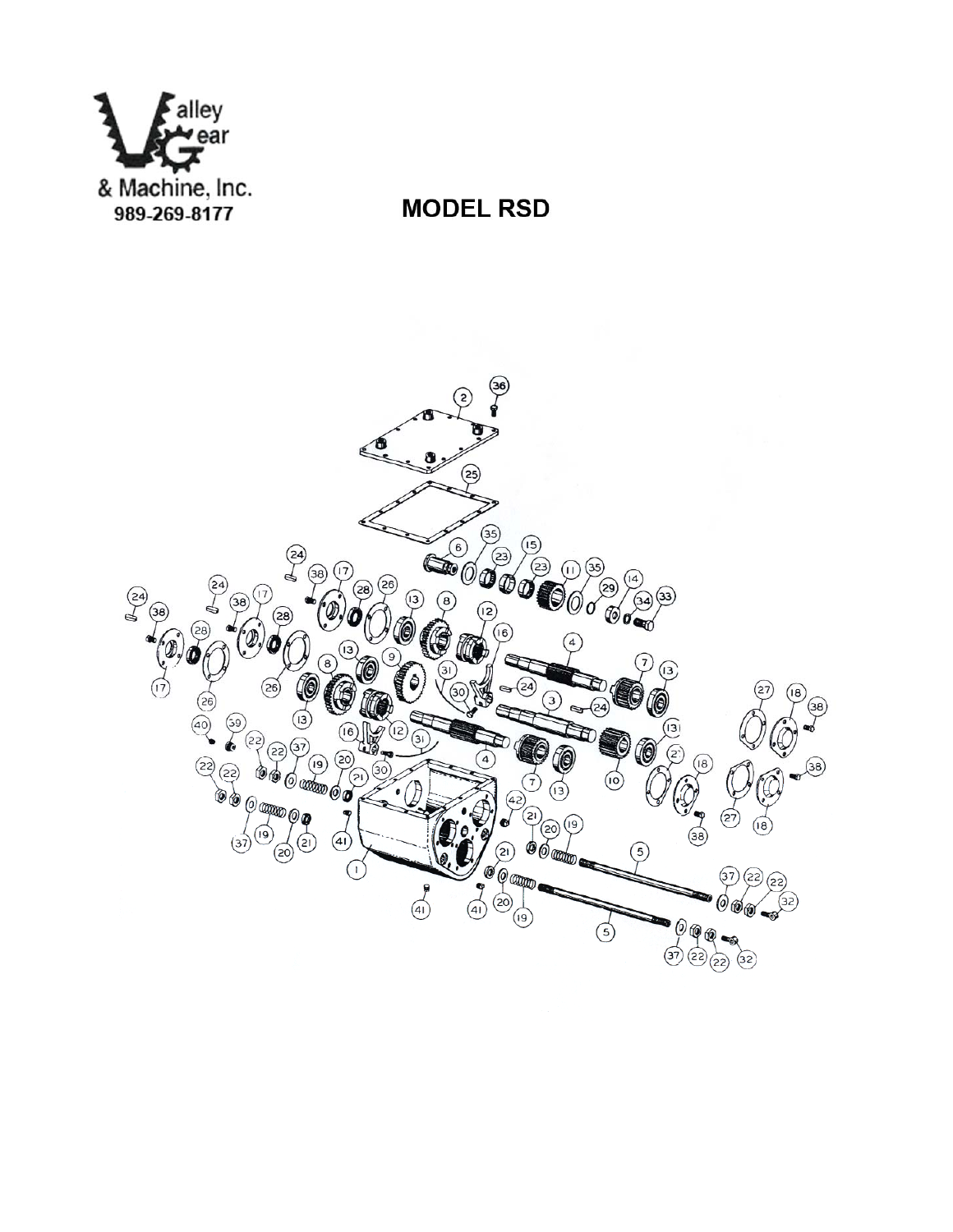

|                |                                       | 5 Digit | Catalog        |                |
|----------------|---------------------------------------|---------|----------------|----------------|
| Item           | <b>Description</b>                    | No.     | No.            | Qty            |
| 1              | <b>Gear Box Housing</b>               | 23712   | 23712          | 1              |
| $\overline{2}$ | <b>Housing Cover Assy</b>             | 23711   | 23711          | 1              |
| 3              | Input Shaft                           | 23698   | 23698          | $\mathbf{1}$   |
| 4              | <b>Output Shaft</b>                   | 23699   | 23699          | $\overline{2}$ |
| 5              | <b>Control Shaft</b>                  | 23700   | 23700          | $\overline{2}$ |
| 6              | <b>Idler Shaft</b>                    | 23701   | 23701          | 1              |
| $\overline{7}$ | Direct Drive Clutch Gear Assy         | 81542   | 81542          | $\overline{2}$ |
|                | <b>Reverse Drive Clutch Gear</b>      |         |                |                |
| 8              | Assy                                  | 81543   | 81543          | $\overline{2}$ |
| 9              | <b>Reverse Drive Gear</b>             | 23702   | 23702          | $\overline{1}$ |
| 10             | <b>Direct Drive Pinion</b>            | 23703   | 23703          | 1              |
| 11             | <b>Idler Gear</b>                     | 23704   | 23704          | $\overline{1}$ |
| 12             | Sliding Jaw Clutch                    | 23705   | 23705          | $\overline{2}$ |
| 13             | Bearing                               | 12235   | 39-RD6-1       | 6              |
| 14             | Retainer                              | 23706   | 23706          | 1              |
| 15             | Spacer                                | 23707   | 23707          | $\overline{1}$ |
| 16             | <b>Shifter Fork</b>                   | 23708   | 23708          | $\overline{2}$ |
| 17             | Cover                                 | 23709   | 23709          | 3              |
| 18             | Cover                                 | 23710   | 23710          | 3              |
| 19             | <b>Compression Spring</b>             | 23713   | 23713          | 4              |
| 20             | <b>Shaft Washer</b>                   | 11929   | 17-TED-1       | $\overline{4}$ |
| 21             | Seal                                  | 12067   | 25-B3-2        | 4              |
| 22             | Jam Nut 3/4-16 N.F.                   | 11059   | 8075J          | 8              |
| 23             | <b>Needle Bearing</b>                 | 10272   | 13-THW-1       | $\overline{2}$ |
| 24             | Key 5/16 x 5/16 x 1 1/2               | 23730   | 23730          | 5              |
| 25             | <b>Housing Cover Gasket</b>           | 23725   | 23725          | $\mathbf{1}$   |
| 26             | <b>Cover Gasket</b>                   | 23715   | 23715          | 3              |
| 27             | <b>Cover Gasket</b>                   | 23716   | 23716          | 3              |
| 28             | Seal                                  | 23729   | 23729          | 3              |
| 29             | O-Ring                                | 12465   | 45-TED-2       | 1              |
|                | Capscrew 3/8-16 NC x 1 1/4            |         |                |                |
| 30             | Lg                                    | 23961   | 23961          | 2              |
| 31             | Soft Steel Lockwire                   | 94058   | 94058          | $\overline{2}$ |
| 32             | Eyebolt<br>Capscrew 3/4-10 NC x 1 3/4 | 12134   | 12134          | $\overline{2}$ |
| 33             | Lg                                    | 23404   | SH075-<br>17PH | 1              |
| 34             | Lockwasher 3/4                        | 13435   | A075           | 1              |
| 35             | <b>Thrust Bearing</b>                 | 23718   | 23718          | 2              |
|                |                                       |         | S037-          |                |
| 36             | Capscrew 3/8-16 NC x 1 Lg             | 21961   | 10PH5          | 14             |
| 37             | Plain Washer                          | 13824   | C075           | 4              |
|                |                                       |         | S037-          |                |
| 38             | Capscrew 3/8-16 NC x 1/2 Lg           | 13797   | 05PH5          | 24             |
| 39             | <b>Reducer Bushing</b>                | 18066   | 58-RD6-1       | 1              |
| 40             | Vent Plug                             | 18062   | 28-FTD-2       | 1              |
| 41             | Pipe Plug                             | 19034   | E025T          | 3              |
| 42             | Pipe Plug                             | 18010   | E050T          | 1              |